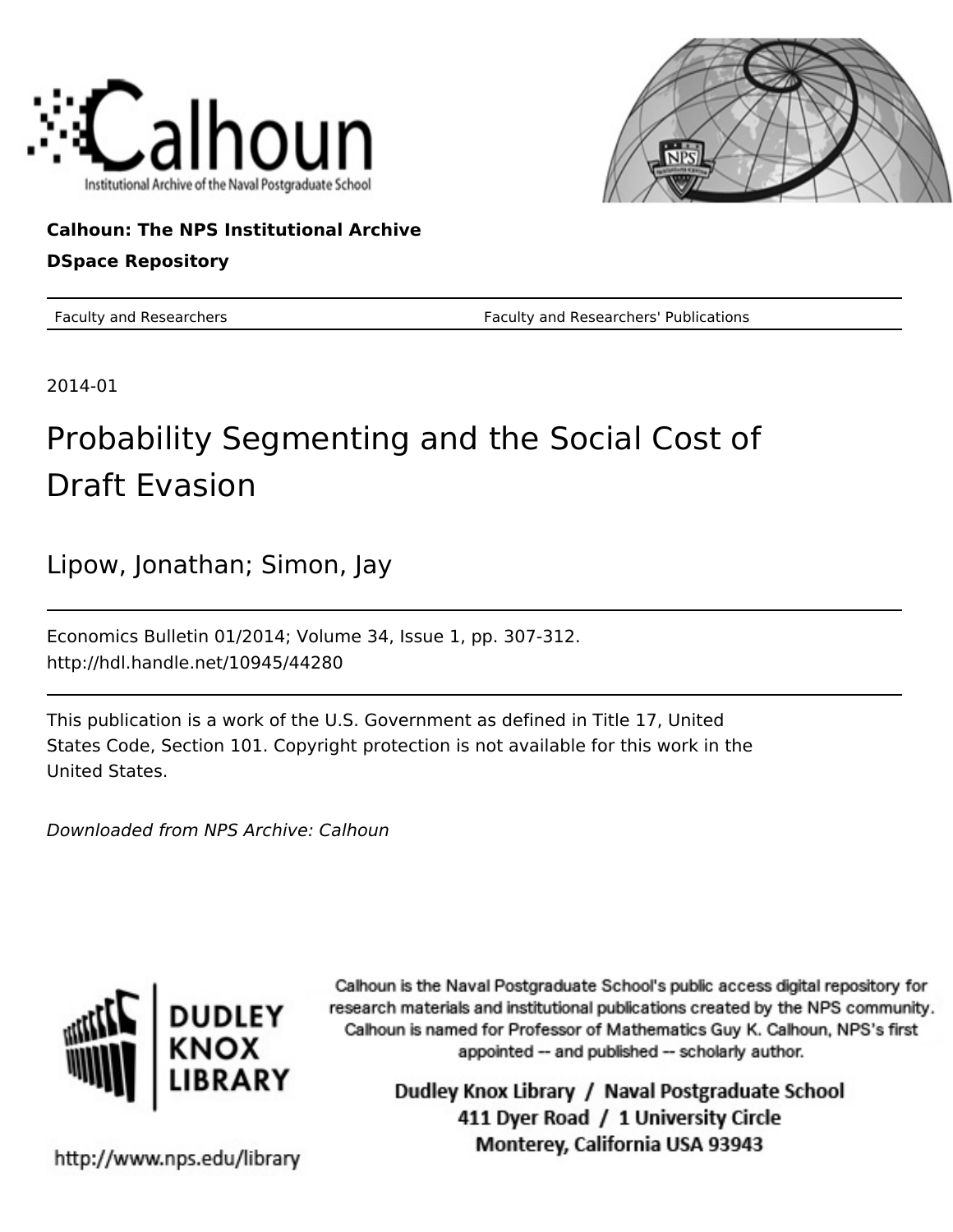## **I. Introduction**

Economists generally believe that forcing young people to serve in the military is by definition a bad idea. Illustrating this, Lee and McKenzie (1992) reviewed twelve textbooks in basic economics and found that all twelve agreed that an all-volunteer military force (AVF) was inherently more efficient than conscription. In juxtaposition to this seeming consensus amongst economists, however, many countries retain conscription.

A number of papers have sought to offer explanations for conscription's remarkable staying power, including Garfinkel (1990), Lee and McKenzie (1992), Ross (1994), Warner and Asch (1996), Ng (2008), and Berck and Lipow (2011). All these papers identify conditions where conscription can be justified on grounds of social welfare maximization. While each analysis differs, the basic story is that the inefficiencies inherent in conscription may be more than offset by the reduction in taxes - and their associated deadweight welfare losses - that conscription makes possible by allowing militaries to skimp on the wages offered to recruits.

Of the papers that evaluate the efficacy of conscription, only one, Warner and Negrusa (2005), gives serious consideration to the social costs imposed by efforts to dodge the draft. They find that a government's desire to reduce evasion costs can offer a credible explanation for why militaries often offer draftees surprisingly high wages, even though payment of those wages necessitates higher taxes that at least partially offset the fiscal benefits that justified conscription in the first place.

There are, however, many forms of draft evasion. The simplest forms of evasion – responding to a draft notice by fleeing the country, going underground, or simply refusing to serve - are straightforwardly illegal, and the threat of punishment can reduce their incidence (Blumstein and Nagin, 1977). Offering conscripts higher wages - the alternative suggested by Warner and Negrusa (2005) – is also an effective means of reducing illegal draft evasion. Neither draconian punishment nor higher wages, however, offers a solution for what may be the most destructive form of draft evasion – draft dodgers who actually don uniforms but use social or political connections in order to secure "cushy" assignments, often in what used to be known as "silk stocking units," and since the Vietnam War as "champagne units," set up specifically to accommodate the politically well connected.

The phenomenon of champagne units is socially destructive in three ways. First, there are lobbying costs associated with getting access to prized billets. Second, it is clearly wasteful to devote time and money to "make believe" military formations that serve no real purpose. Finally, the existence of such units has a corrosive effect on the morale of those who do not receive such favorable treatment. Referring to this, Colin Powell writes in his autobiography that "I am angry that so many sons of the powerful and well placed and many professional athletes (who were probably healthier than any of us) managed to wrangle slots in Reserve and National Guard units. Of the many tragedies of Vietnam, this raw class discrimination strikes me as the most damaging to the ideal that all Americans are created equal and owe equal allegiance to our country." $1$ 

 $\overline{\phantom{a}}$ 

 $^{\rm 1}$  Powell (1995), p. 144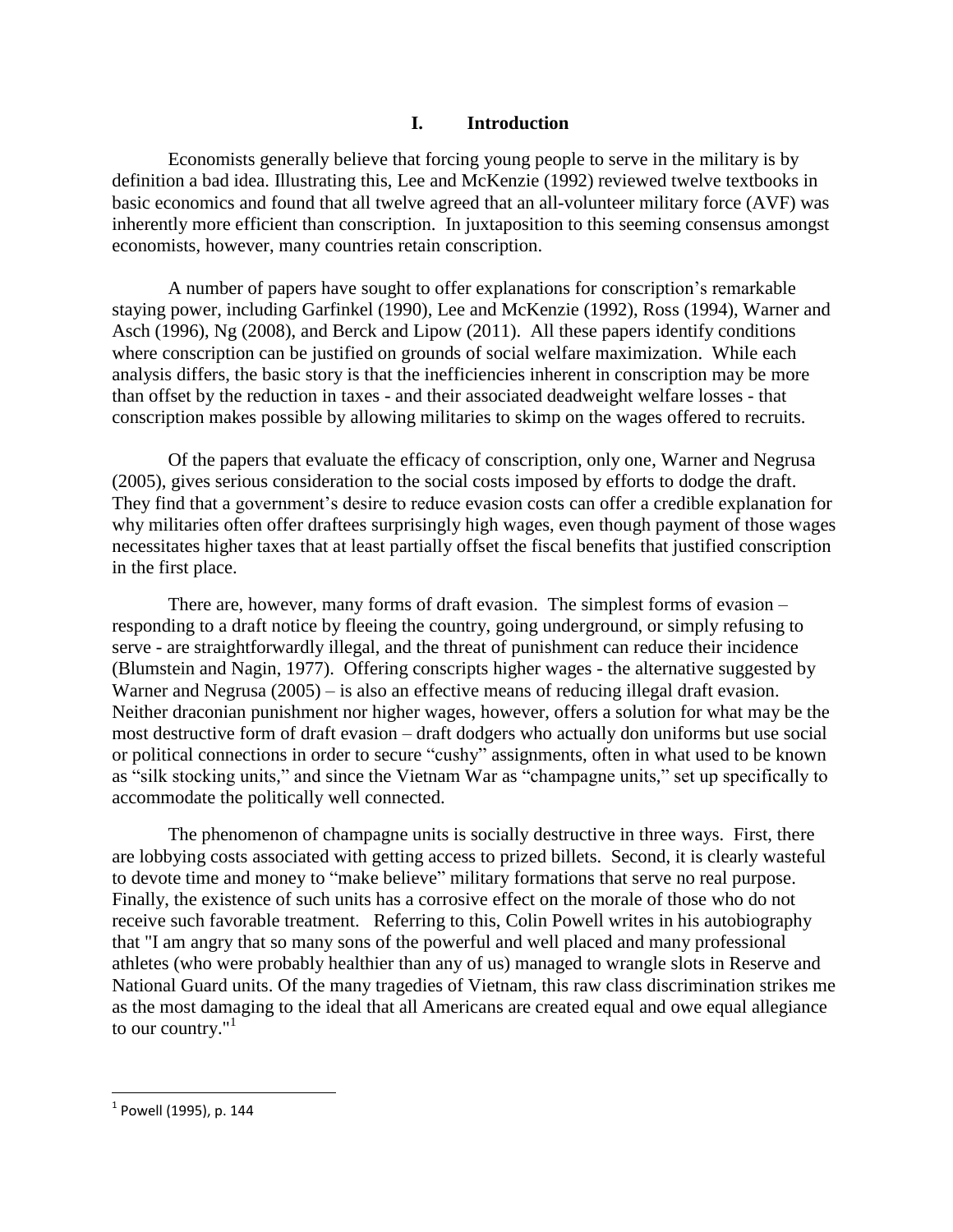In this note, we propose an attractive and practical method of reducing the welfare losses associated with champagne units. We call the proposed method "probability segmenting" – basically a modified draft lottery. In Section Two, we offer a model that illustrates how probability segmenting minimizes welfare losses while assuring mobilization of the required number of recruits. Section Three concludes the paper.

#### **Section 2: The Model**

Assume that the military requires the mobilization of *n* draftees drawn from a pool of potential recruits of size *N*. Let *r* be the proportion of the population that, due to family wealth or social connections, has the ability to avoid the draft by pre-emptively volunteering to serve in champagne units specifically created to accommodate them. This arrangement loosely follows arrangements in place during the Vietnam era U.S. draft. At that time, pre-emptive enlistment in National Guard or Army Reserve units would allow a volunteer to avoid being drafted and sent to Vietnam, and "connections" definitely played a role in getting one of these prized billets.

We assume that the pool of potential recruits is homogeneous in every other way. This eliminates any problem of asymmetric information, assuring that draft evasion cannot serve a useful purpose as a signal that particular individuals are poorly suited for service.

The military mobilizes the required number of draftees by sending draft notices to *k* individuals chosen at random. Prior to receipt of draft notices, up to *rN* privileged individuals can volunteer for a champagne unit and remove themselves from the pool of potential recruits. Those that join champagne units are not counted towards *n*, the military's manpower requirement, since champagne units serve no useful purpose.

Let the utility level of an individual who does not or cannot volunteer for a champagne unit and is not drafted be 0. Let  $U$  be the utility of those that are drafted and let  $u$  be the utility associated with service in a champagne unit. We assume, quite reasonably, that  $U < u < 0$ . Finally, we assume *n* and *N* are large and that  $n < (1 - r)N$ .

Let *p* equal the probability of a particular individual in the pool of potential recruits being drafted. Every individual who can join a champagne unit will do so if  $pU \le u$ . If  $pU \ge u$ , then no one will join such a unit. We assume that there is no feasible value for *p* that will be sufficiently high to mobilize the required number of draftees without  $pU \le u$ . Thus, to obtain enough people, we must select *p* such that we obtain *n* individuals given that everyone who can  $p = \frac{n}{\sqrt{a}}$ 

volunteer for a champagne unit and avoid the draft will do so. Hence,  $(1-r)$  $N(1 - r)$  $=$  $\overline{a}$ *.*

This arrangement is costly in terms of social welfare for three reasons. First, those that volunteer for champagne units sustain a loss of private utility that sums to *rNu* . The price of avoiding the draft is that volunteers have to spend months training and serving in other units – units that serve no useful purpose. All that private time would be better spent working or studying.

Second, the rest of society must bear the cost of the taxes required to fund the operation of these champagne units. For example, pilots in National Guard air squadrons that will never be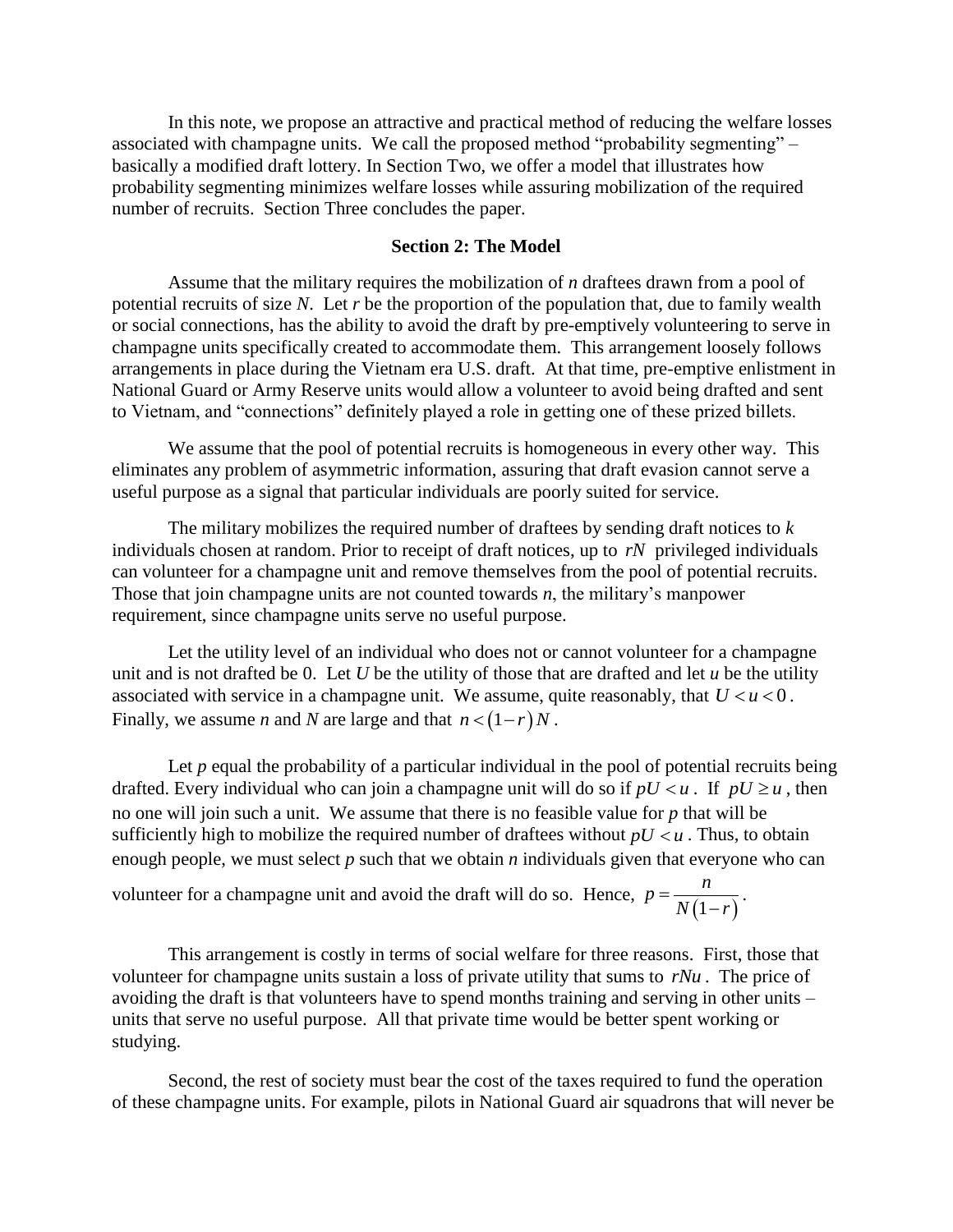used in combat still have to be trained, and their planes still have to procured and maintained. Those funds could clearly be better used if allocated to genuine defense efforts or even if simply returned to taxpayers.

Third, as Colin Powell argues, the widespread use of such units to avoid genuine military service damages the morale of those that have been drafted. While this is certainly the case, we cannot with any certainty assume a linear relationship between the number of volunteers for champagne units and their impact on morale of conscripts. Conceivably, draftees might not even notice the existence of champagne units if they were sufficiently rare. It is also conceivable, however, that the impact on conscript morale would be unchanged as long as draftees perceive any favoritism at all.

Now, let us consider a simple modification of the military's approach to conscription. We will call this modification *probability segmenting*. Probability segmenting involves the addition of what we assume to be a costless preliminary step to the selection procedure. Well in advance of the actual issuance of draft notices, the pool of potential recruits is randomly divided into two groups of predetermined size, *N<sup>1</sup>* and *N2*. Each of these groups is assigned a different selection probability and individuals in each group are informed of those selection probabilities. Let the selection probabilities for the two groups be  $p_1$  and  $p_2$ , with  $p_1 \leq p_2$ . A pair of probabilities  $p_1, p_2$  is feasible if it yields *n* draftees.

Let  $p'$  be the value of  $p$  that leaves individuals indifferent between joining a champagne unit or risking conscription. That is,  $p' = \frac{u}{x}$ *U*  $\mu' = \frac{u}{\epsilon}$ . For convenience, we assume that individuals who are indifferent between the two options will not choose to join a champagne unit.

Given the assumption that it can be implemented at no cost, the objective of probability segmenting can be regarded interchangeably as the maximization of social welfare and the minimization of the number of volunteers for champagne unit. Clearly, the aggregate private costs to volunteers are reduced in proportion to any reduction in their number. The cost to taxpayers of raising champagne units also should be proportional to the number of personnel assigned to them. As for morale, while there is no reason to believe that the impact is proportional to the number of volunteers for champagne units, it is more than reasonable to assume that damage to morale does not increase as the number of volunteers for champagne units declines.

Let  $p_1^*$  and  $p_2^*$  be the values of  $p_1$  and  $p_2$  that minimize the number of potential recruits that volunteer for champagne units. By assumption, if we set  $p_1 = p_2$ , then every individual who can will volunteer for a champagne unit if the selection probability is large enough to obtain *n*  individuals. Thus, any feasible pair of probabilities with a higher social utility than the simple selection process requires that  $p_1 \leq p'$ . Since we cannot obtain enough individuals if both  $p_1$ and  $p_2$  are less than or equal to p', any feasible pair of probabilities also requires that  $p_2 > p'$ . Hence, probability segmenting will result in  $rN_2$  volunteers for champagne units, and  $p_1^*$  and  $p_2^*$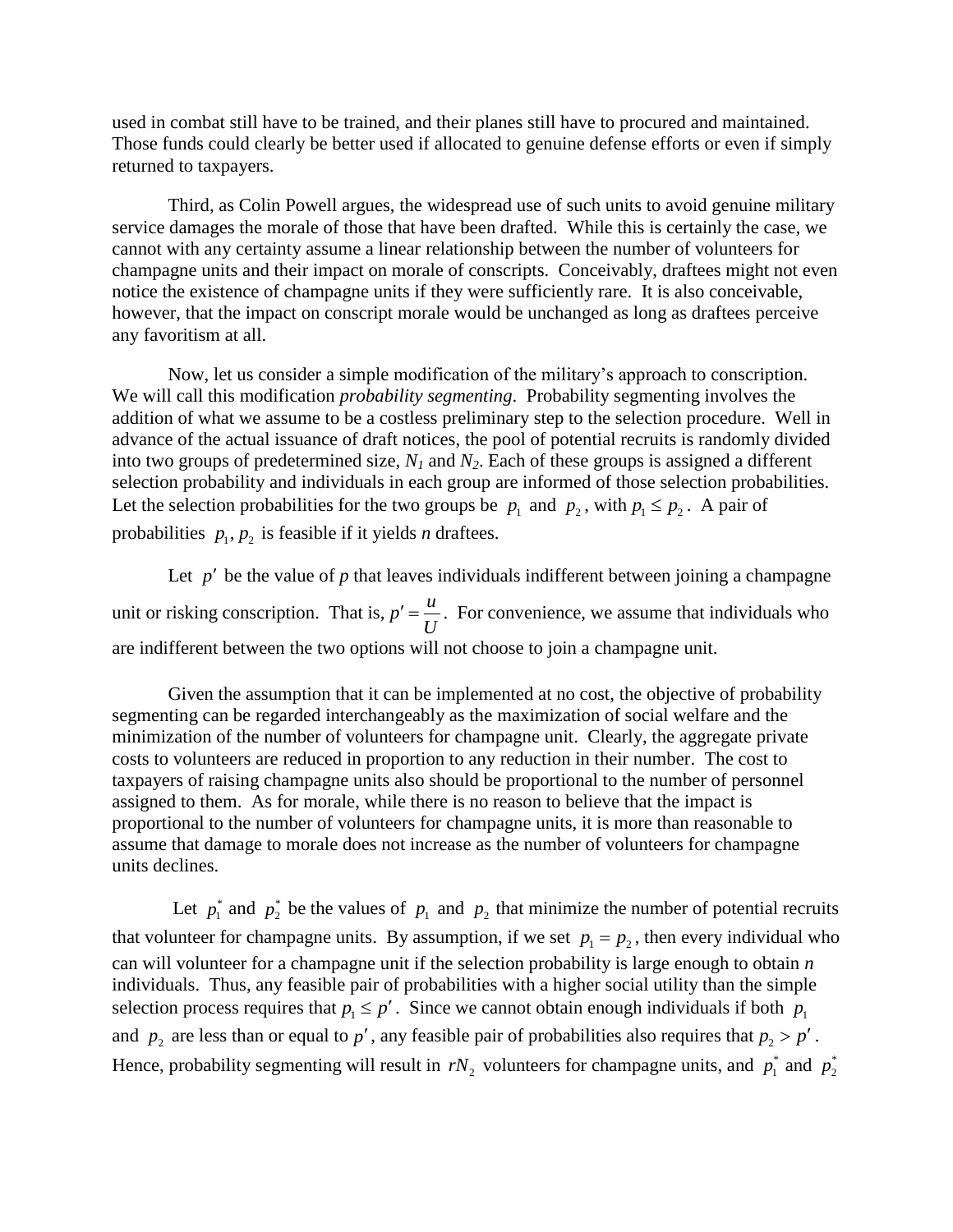are the values for  $p_1$  and  $p_2$  that minimize  $N_2$ , which equals  $(1-r)$  $1^{\prime}$   $1^{\prime}$  $_{2}$   $(1)$  $n - p_1 N$  $p, (1 - r)$  $\overline{a}$  $\overline{a}$ . The number of volunteers for champagne units is minimized when  $p_1$  and  $p_2$  are set at the highest possible values, so  $p_1^* = p'$  and  $p_2^* = 1$ .

### **Section 3: Conclusion**

By applying probability segmenting, an unambiguous reduction in the number of volunteers for champagne units is achieved – from  $rN$  with the simple draft system to  $rN_2$  using probability segmenting. Associated with this is a reduction in the number of young people that waste their time as non-contributing members of the armed forces, and a reduction in the expenses incurred by taxpayers in fielding champagne units. Hopefully, there is also less damage to the morale of draftees, although that is less certain. But can such an approach realistically be applied in practice?

We believe that question has already been answered. In 1969 and 1970, the U.S. conducted draft lotteries that are remarkably similar to the procedure outlined here. In those lotteries, numbers were randomly assigned to different birthdates. Those born on "low number" days were sure to be drafted eventually, while those born on "high number" days were sure to avoid the draft. Meanwhile, those in the middle faced an uncertain likelihood of being drafted.

To be sure, the Vietnam era lotteries were not designed to lower the cost of legal draft evasion. They were introduced in what is widely regarded as a failed effort to make the U.S. Selective Service system appear fairer. Apparently, however, the overall result was at least some reduction in efforts to evade the draft pre-emptively. For example, one young man with a low (23) lottery number who volunteered for a champagne assignment in the Army Reserves explained that *"at least I didn't have to wonder what to do, as some of my friends had to with numbers around 180...*" 2

 $\overline{\phantom{a}}$ 

<sup>&</sup>lt;sup>2</sup> http://www.historynet.com/live-from-dc-its-lottery-night-1969.htm